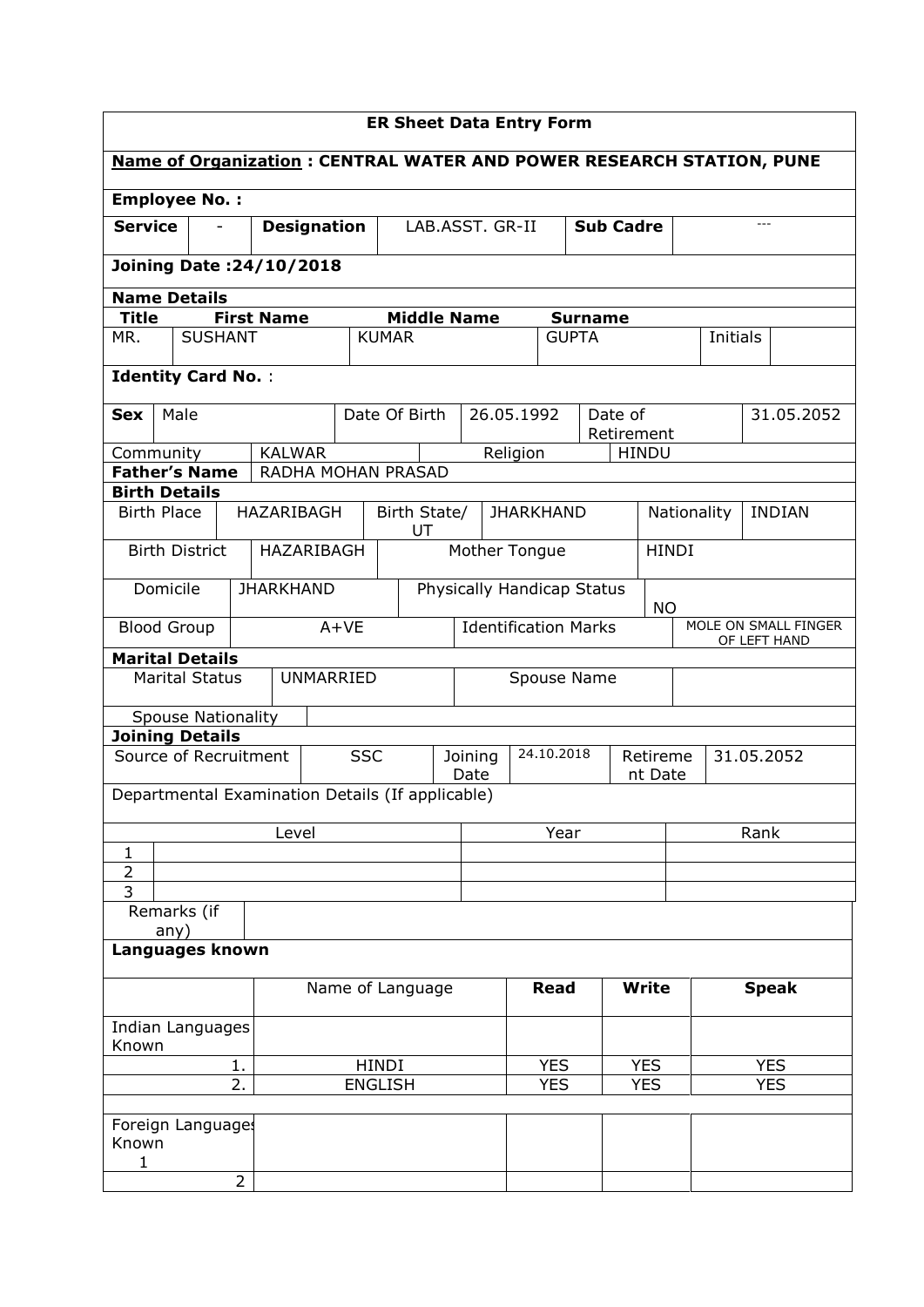## Details of deputation (if applicable)

| Name of the Office | Post held at that<br>time in parent office | Name of post<br>(selected for<br>deputation | Period of deputation |      |  |  |
|--------------------|--------------------------------------------|---------------------------------------------|----------------------|------|--|--|
|                    |                                            |                                             | Since                | From |  |  |
|                    |                                            |                                             |                      |      |  |  |

## Details of Foreign Visit

| SI.<br>No. | Place of Visit | Date of<br>visit | Post held at<br>that time | Whether it<br>is a<br>personal or<br>official visit | Details of visit |
|------------|----------------|------------------|---------------------------|-----------------------------------------------------|------------------|
|            |                | -                |                           |                                                     | -                |

## Transfer/Posting Detail (if applicable)

| Place                    | Period of posting        |      |  |  |  |  |
|--------------------------|--------------------------|------|--|--|--|--|
|                          | Since                    | From |  |  |  |  |
|                          |                          |      |  |  |  |  |
| $\overline{\phantom{0}}$ |                          |      |  |  |  |  |
|                          |                          |      |  |  |  |  |
|                          | $\overline{\phantom{0}}$ |      |  |  |  |  |
|                          |                          |      |  |  |  |  |

| Qualification (Use extra photocopy sheets for multi qualifications, experience, training, awards details) |                         |               |                            |                  |               |                    |                    |  |  |
|-----------------------------------------------------------------------------------------------------------|-------------------------|---------------|----------------------------|------------------|---------------|--------------------|--------------------|--|--|
| Qualification                                                                                             | <b>Discipline</b>       |               |                            | Specialization 1 |               |                    |                    |  |  |
| B.Sc. (Honours)                                                                                           |                         |               | <b>MATHEMATICS</b>         |                  |               | <b>MATHEMATICS</b> |                    |  |  |
| M.Sc.                                                                                                     |                         |               | <b>MATHEMATICS</b>         |                  |               |                    | <b>MATHEMATICS</b> |  |  |
| Year                                                                                                      |                         | Division      |                            |                  | CGPA/ % Marks |                    | Specialization 2   |  |  |
| 2013                                                                                                      |                         |               |                            |                  | 74.14         |                    |                    |  |  |
| 2017                                                                                                      |                         | III           |                            |                  | 49.68         |                    |                    |  |  |
| Institution                                                                                               |                         |               |                            |                  | Place         |                    | Country            |  |  |
| <b>HINDU COLLEGE</b>                                                                                      |                         | UNIVERSITY OF |                            |                  | DELHI         |                    | <b>INDIA</b>       |  |  |
|                                                                                                           |                         | <b>DELHI</b>  |                            |                  |               |                    |                    |  |  |
| <b>HINDU COLLEGE</b>                                                                                      |                         | UNIVERSITY OF |                            |                  | <b>DELHI</b>  |                    | <b>INDIA</b>       |  |  |
|                                                                                                           |                         | <b>DELHI</b>  |                            |                  |               |                    |                    |  |  |
| <b>Experience</b>                                                                                         |                         |               |                            |                  |               |                    |                    |  |  |
| Type of Posting                                                                                           | Level                   |               |                            |                  |               |                    |                    |  |  |
| <b>TEMPORARY</b>                                                                                          | 4                       |               |                            |                  |               |                    |                    |  |  |
| Designation                                                                                               | <b>Present Position</b> |               |                            |                  |               |                    |                    |  |  |
| L.D.C.                                                                                                    |                         |               | LABORATORY ASSISTANT GR-II |                  |               |                    |                    |  |  |